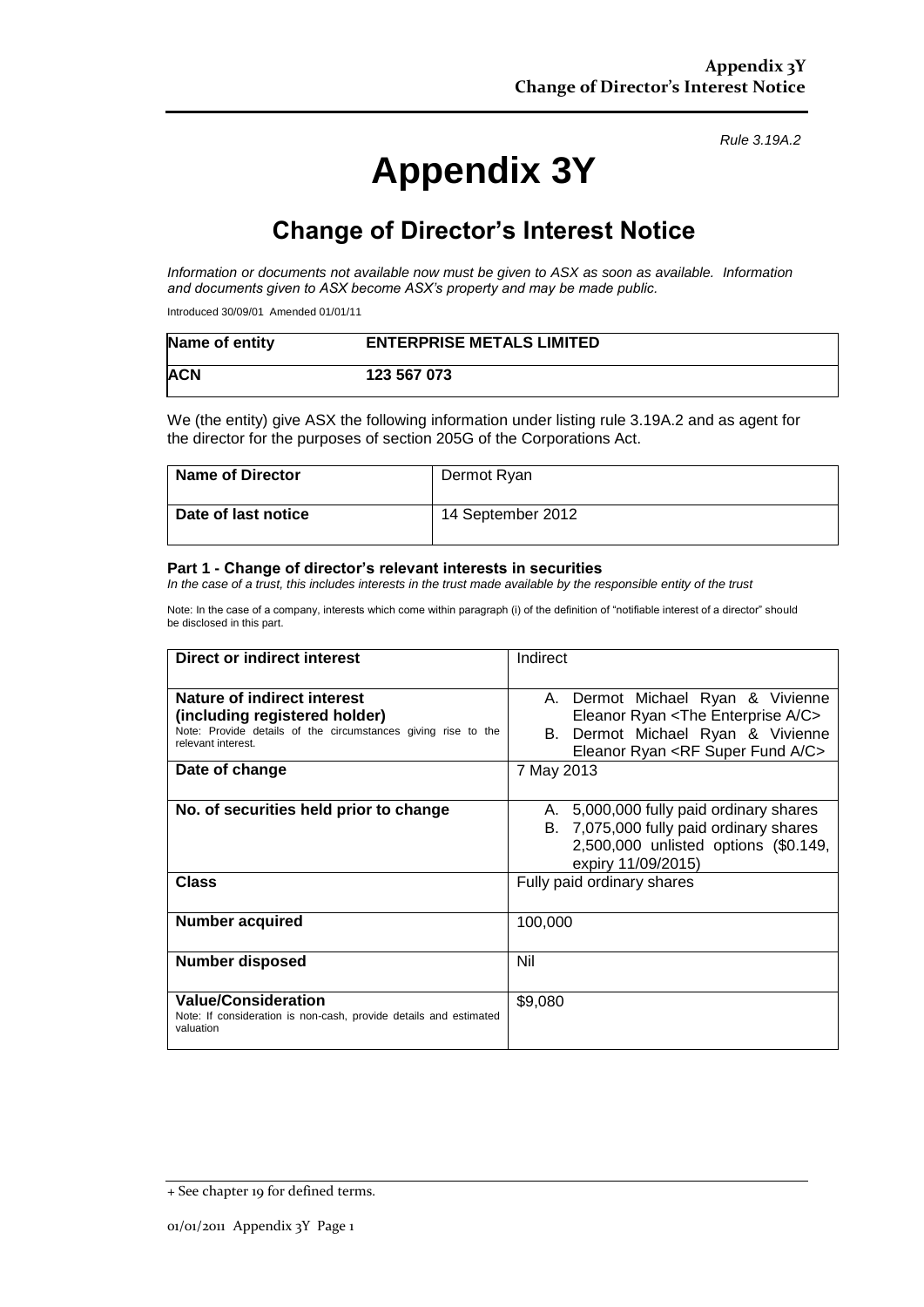| No. of securities held after change                                                                                                                                        | (a) 5,000,000 fully paid ordinary shares<br>(b) 7,175,000 fully paid ordinary shares<br>2,500,000 unlisted options (\$0.149, expiry<br>11/09/2015) |
|----------------------------------------------------------------------------------------------------------------------------------------------------------------------------|----------------------------------------------------------------------------------------------------------------------------------------------------|
| Nature of change<br>Example: on-market trade, off-market trade, exercise of options,<br>issue of securities under dividend reinvestment plan, participation<br>in buy-back | On market trade                                                                                                                                    |

### **Part 2 – Change of director's interests in contracts**

Note: In the case of a company, interests which come within paragraph (ii) of the definition of "notifiable interest of a director" should be disclosed in this part.

| <b>Detail of contract</b>                                                                                                                                                      | N/A |
|--------------------------------------------------------------------------------------------------------------------------------------------------------------------------------|-----|
| <b>Nature of interest</b>                                                                                                                                                      | N/A |
| Name of registered holder<br>(if issued securities)                                                                                                                            | N/A |
| Date of change                                                                                                                                                                 | N/A |
| No. and class of securities to<br>which interest related prior to<br>change<br>Note: Details are only required for a contract in<br>relation to which the interest has changed | N/A |
| <b>Interest acquired</b>                                                                                                                                                       | N/A |
| <b>Interest disposed</b>                                                                                                                                                       | N/A |
| <b>Value/Consideration</b><br>Note: If consideration is non-cash, provide details<br>and an estimated valuation                                                                | N/A |
| Interest after change                                                                                                                                                          | N/A |

<sup>+</sup> See chapter 19 for defined terms.